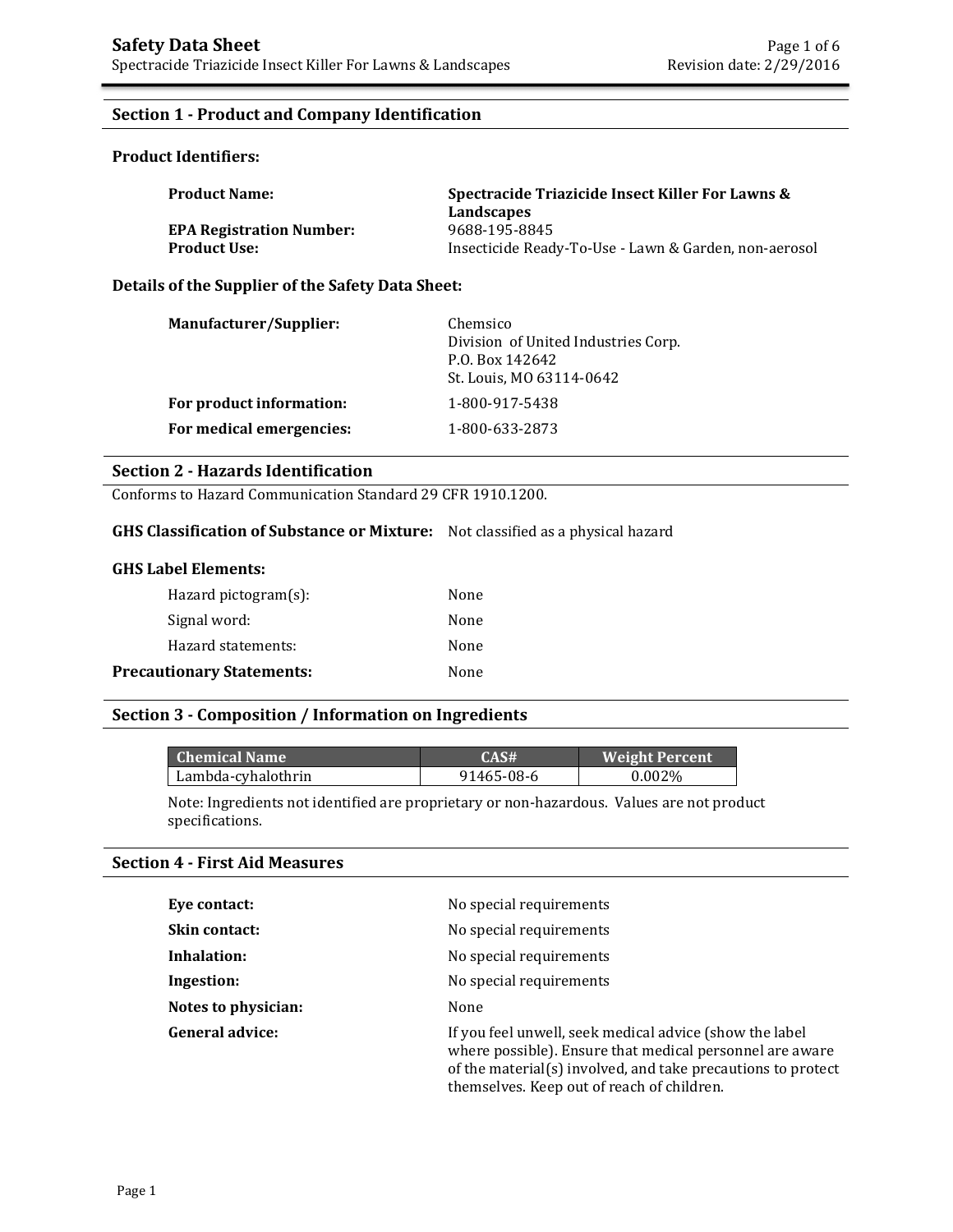# **Section 5 - Fire Fighting Measures**

| <b>Flammable properties:</b>                   | Not flammable by OSHA criteria.                                                                                                                                                                                                              |
|------------------------------------------------|----------------------------------------------------------------------------------------------------------------------------------------------------------------------------------------------------------------------------------------------|
| Suitable extinguishing media:                  | Water fog, foam, $CO2$ , dry chemical                                                                                                                                                                                                        |
| Unsuitable extinguishing media:                | Not available                                                                                                                                                                                                                                |
| Specific hazards arising from the<br>chemical: | Container may melt and leak in heat of fire. Do not allow<br>run-off from firefighting to enter drains or water courses.                                                                                                                     |
| Protective equipment for firefighters:         | Firefighters should wear full protective clothing including<br>self-contained breathing apparatus.                                                                                                                                           |
| <b>Hazardous combustion products:</b>          | None known                                                                                                                                                                                                                                   |
| Sensitivity to mechanical impact:              | None known                                                                                                                                                                                                                                   |
| <b>Explosion data:</b>                         | Not available                                                                                                                                                                                                                                |
| Sensitivity to static discharge:               | Not available                                                                                                                                                                                                                                |
| <b>Personal precautions:</b>                   | Keep unnecessary personnel away. Do not touch or walk<br>through spilled material. Do not touch damaged containers<br>or spilled material unless wearing appropriate protective<br>clothing. Keep people away from and upwind of spill/leak. |

## **Section 6 - Accidental Release Measures**

| <b>Personal precautions:</b>       | Remove all sources of ignition. Wear personal protective<br>equipment. Wash thoroughly after handling.                                                                                                                                                                                                                                                                                                                                                  |
|------------------------------------|---------------------------------------------------------------------------------------------------------------------------------------------------------------------------------------------------------------------------------------------------------------------------------------------------------------------------------------------------------------------------------------------------------------------------------------------------------|
| For emergency responders:          | If specialized clothing is required to deal with the spillage,<br>take note of any information in Section 8 on suitable and<br>unsuitable materials.                                                                                                                                                                                                                                                                                                    |
| <b>Environmental precautions:</b>  | Avoid dispersal of spilled material and runoff and contact<br>with soil, waterways, drains and sewers.                                                                                                                                                                                                                                                                                                                                                  |
| <b>Methods for containment and</b> |                                                                                                                                                                                                                                                                                                                                                                                                                                                         |
| cleaning up:                       | Stop leak if without risk. Move containers from spill area.<br>Before attempting clean up, refer to hazard data given<br>above. Small spills may be absorbed with earth, sand or<br>absorbent material swept up and placed in suitable,<br>covered, and labeled containers. Prevent large spills from<br>entering sewers or waterways. Contact emergency<br>services and supplier for advice. Never return spills in<br>original containers for re-use. |

# **Section 7 - Handling and Storage**

| <b>Precautions for safe handling:</b> | Put on appropriate personal protective equipment (see<br>Section 8). Do not use near heat, open flame or any other<br>ignition source. Avoid contact with skin, eyes and clothing.<br>Use an appropriate respirator when adequate ventilation<br>is not available. Avoid breathing vapors or spray mists of<br>the product. |
|---------------------------------------|-----------------------------------------------------------------------------------------------------------------------------------------------------------------------------------------------------------------------------------------------------------------------------------------------------------------------------|
| Storage:                              | Store product in a cool, dry place, out of reach of children.<br>Keep container closed when not in use. Keep away from<br>food, drink and animal feedingstuffs. Keep tightly closed.<br>Non-refillable container. Do not reuse or refill this<br>container. Place in trash or offer for recycling if available.             |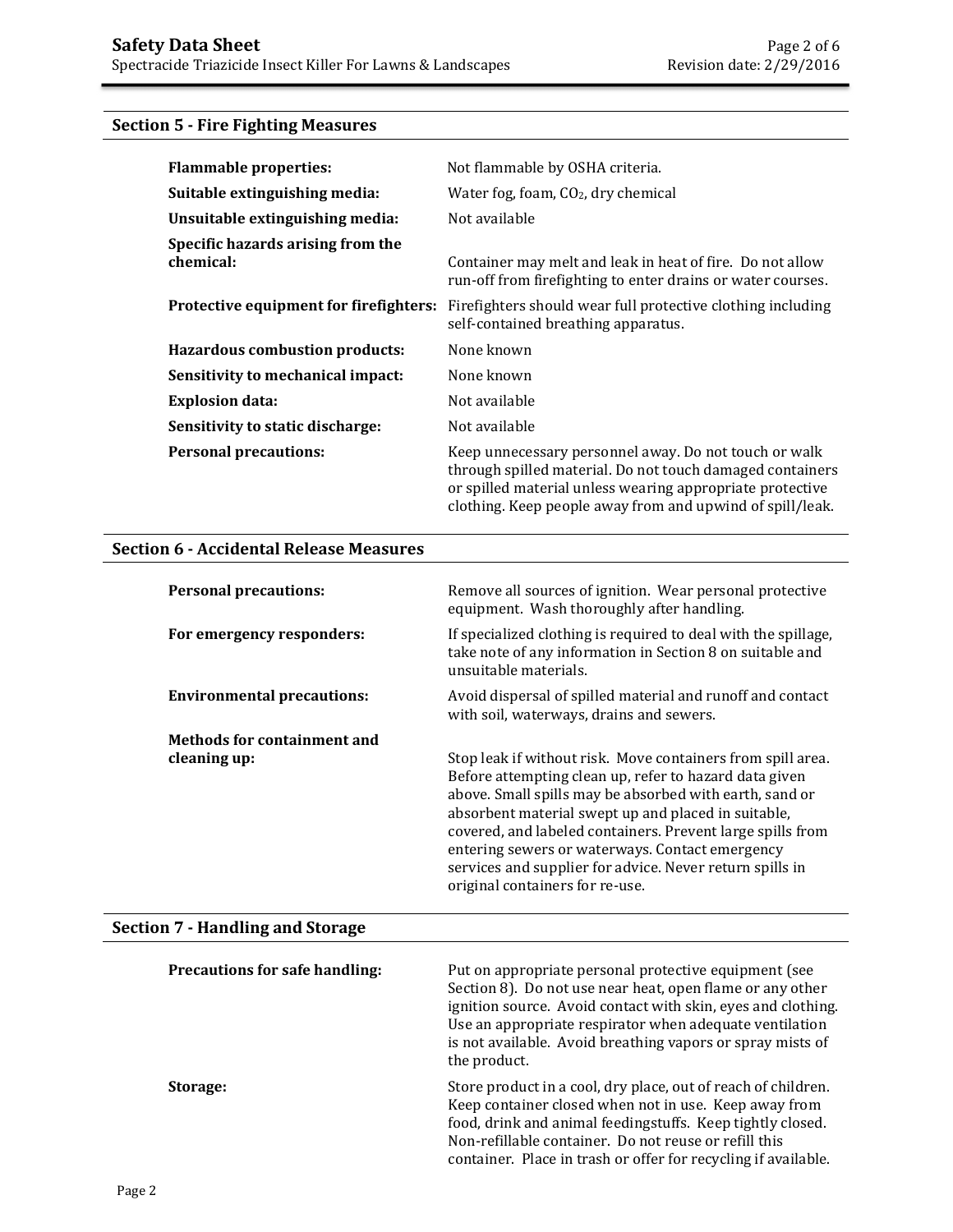## **Section 8 - Exposure Controls / Personal Protection**

## **Exposure guidelines:**

| <b>Components with Occupational Exposure Limits</b> |            |                 |                 |                  |                        |                     |               |
|-----------------------------------------------------|------------|-----------------|-----------------|------------------|------------------------|---------------------|---------------|
|                                                     |            |                 |                 |                  | <b>Exposure Limits</b> |                     |               |
|                                                     |            | <b>OSHA PEL</b> |                 | <b>ACGIH TLV</b> |                        | <b>Supplier OEL</b> |               |
| <b>Chemical name</b>                                |            | ppm             | $mg/m^3$        | ppm              | $mg/m^3$               | ppm                 | $mg/m^3$      |
| Lambda-cyhalothrin                                  | <b>TWA</b> |                 | Not established |                  | Not established        | $\frac{1}{2}$       | $0.04$ (skin) |

**Engineering controls: Controls: General ventilation normally adequate.** 

## **Personal protective equipment:**

| <b>Eye/Face protection:</b>            | None required                                                                                                                                                                         |
|----------------------------------------|---------------------------------------------------------------------------------------------------------------------------------------------------------------------------------------|
| Skin and body protection:              | None required                                                                                                                                                                         |
| <b>Respiratory protection:</b>         | Where exposure guideline levels may be exceeded, use an<br>approved NIOSH respirator.                                                                                                 |
| <b>General hygiene considerations:</b> | Handle in accordance with good industrial hygiene and<br>safety practice. When using, do not eat or drink. Wash<br>hands before breaks and immediately after handling the<br>product. |

## **Section 9 - Physical & Chemical Properties**

| Appearance:                                        | Clear             |
|----------------------------------------------------|-------------------|
| Color:                                             | Water-white       |
| <b>Physical state:</b>                             | Liquid            |
| Odor:                                              | Aromatic solvent  |
| Odor threshold:                                    | No data available |
| pH:                                                | $4.5 - 6.0$       |
| <b>Melting point:</b>                              | No data available |
| <b>Freezing point:</b>                             | No data available |
| <b>Boiling point:</b>                              | No data available |
| <b>Flash point:</b>                                | $>200^\circ F$    |
| <b>Evaporation rate:</b>                           | No data available |
| Flammability limits in air,<br>lower, % by volume: | No data available |
| Flammability limits in air,<br>upper, % by volume: | No data available |
| Vapor pressure:                                    | No data available |
| Vapor density:                                     | No data available |
| Relative density @ 20°C:                           | 0.999             |
| <b>Octanol/water coefficient:</b>                  | No data available |
| Auto-ignition temperature:                         | No data available |
| <b>Decomposition temperature:</b>                  | No data available |
| Solubility:                                        | Soluble in water  |
| % Volatile organic compounds:                      | $\boldsymbol{0}$  |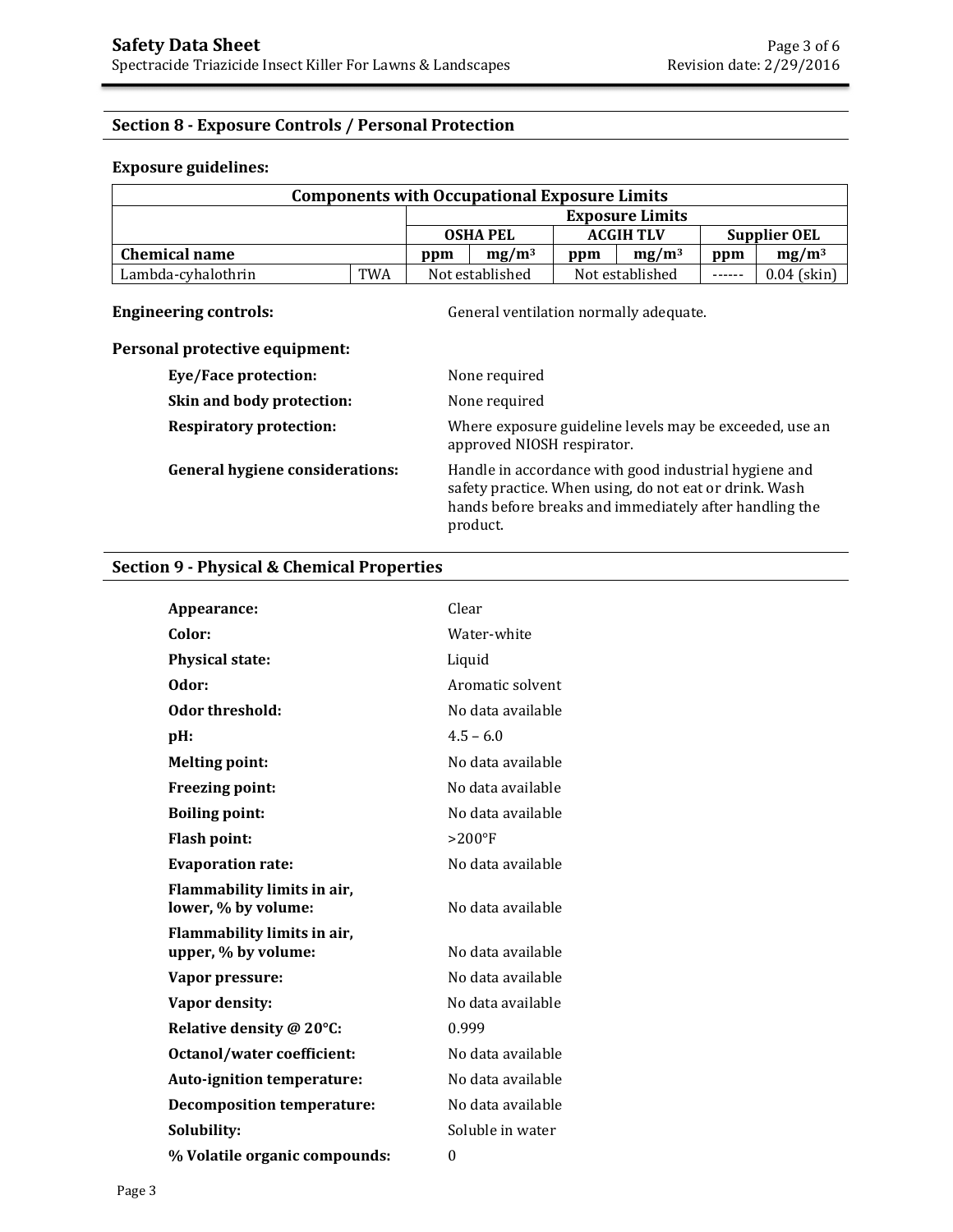## **Section 10 - Chemical Stability & Reactivity Information**

## **Reactivity**

| Conditions to avoid:<br>Incompatible materials:        | Do not mix with other chemicals.<br>Avoid strong oxidizers. |
|--------------------------------------------------------|-------------------------------------------------------------|
| <b>Chemical stability</b><br><b>Product stability:</b> | Stable under recommended storage conditions.                |
| Other                                                  |                                                             |
| <b>Hazardous decomposition products:</b>               | None known                                                  |
| <b>Possibility of hazardous reactions:</b>             | Hazardous polymerization does not occur.                    |

## **Section 11 - Toxicological Information**

| Primary eye irritation:         | Non-irritating (EPA tox. category IV)         |
|---------------------------------|-----------------------------------------------|
| <b>Primary skin irritation:</b> | Non-irritating (EPA tox. category IV)         |
| Acute dermal:                   | $LD_{50}$ > 500 mg/kg (EPA tox. category III) |
| <b>Acute inhalation:</b>        | $LC_{50} > 2$ mg/L (EPA tox. category IV)     |
| Acute oral:                     | $LD_{50}$ > 5000 mg/kg (EPA tox. category IV) |
| Sensitization:                  | Not a skin sensitizer.                        |
| <b>Chronic effects:</b>         | No data available                             |
| Carcinogenicity:                | No data available                             |
| <b>Mutagenicity:</b>            | No data available                             |
| <b>Reproductive effects:</b>    | No data available                             |
| Teratogenicity:                 | No data available                             |
| <b>Ecotoxicity:</b>             | No data available                             |
|                                 |                                               |

## **Section 12 - Ecological Information**

| Environmental effects:           | No data available           |
|----------------------------------|-----------------------------|
| <b>Aquatic toxicity:</b>         | Toxic to aquatic organisms. |
| Persistence / degradability:     | No data available           |
| Bioaccumulation / accumulation:  | No data available           |
| <b>Partition coefficient:</b>    | No data available           |
| Mobility in environmental media: | No data available           |
| Chemical fate information:       | No data available           |
|                                  |                             |

## **Section 13 - Disposal Considerations**

| Waste codes:                                   | Not available                                          |
|------------------------------------------------|--------------------------------------------------------|
| Disposal instructions:                         | Dispose in accordance with all applicable regulations. |
| <b>Waste from residues/unused</b><br>products: | Not available                                          |
| Contaminated packaging:                        | Not available                                          |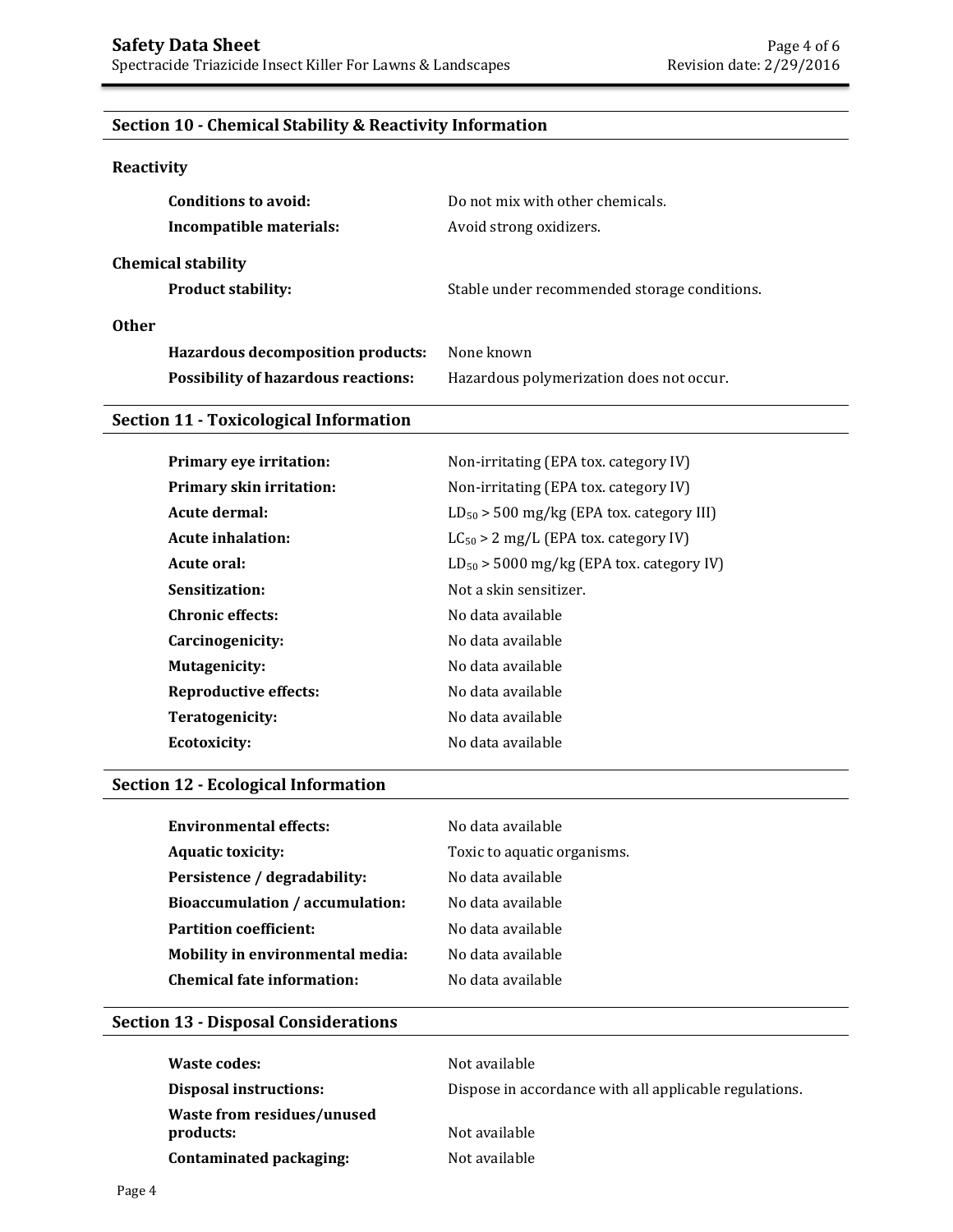## **Section 14 - Transportation Information**

| <b>U.S. Department of Transportation</b><br>(DOT): | Not regulated                                                                                                                       |
|----------------------------------------------------|-------------------------------------------------------------------------------------------------------------------------------------|
| <b>IATA:</b>                                       |                                                                                                                                     |
| For quantities $< 5 \frac{kq}{5}$ L ship as:       | Not regulated                                                                                                                       |
| For quantities $\geq$ 5kg/5L ship as:              | UN3082, Environmentally Hazardous Substance, Liquid,<br>N.O.S., (Lambda-cyhalothrin), Marine Pollutant, Limited<br>Quantity, 9, III |
| IMDG:                                              |                                                                                                                                     |
| For quantities $<$ 5kg/5L ship as:                 | Not regulated                                                                                                                       |
| For quantities $\geq$ 5kg/5L ship as:              | UN3082, Environmentally Hazardous Substance, Liquid,<br>N.O.S., (Lambda-cyhalothrin), Marine Pollutant, Limited<br>Quantity, 9, III |

#### **Section 15 - Regulatory Information**

| 29 CFR 1910.1200 hazardous chemical   |               |
|---------------------------------------|---------------|
| <b>Occupational Safety and Health</b> |               |
| <b>Administration (OSHA):</b>         | Nο            |
| <b>CERCLA</b> (Superfund) reportable  |               |
| quantity:                             | Not available |

#### **Hazard categories**

| <b>Superfund Amendments and Reauthorization Act of 1986 (SARA):</b> |  |
|---------------------------------------------------------------------|--|
|---------------------------------------------------------------------|--|

| Immediate Hazard                | No             |
|---------------------------------|----------------|
| Delayed Hazard                  | N <sub>0</sub> |
| Fire Hazard                     | N <sub>0</sub> |
| Pressure Hazard                 | N <sub>0</sub> |
| Reactivity Hazard               | N <sub>0</sub> |
| Section 302 extremely hazardous |                |
| Substance:                      | N <sub>0</sub> |
| Section 311 hazardous chemical: | N <sub>0</sub> |
| Clean Air Act (CAA):            | Not available  |
| <b>Clean Water Act (CWA):</b>   | Not available  |
| <b>State regulations:</b>       | None           |

**FIFRA labeling:** This chemical is a pesticide product registered by the Environmental Protection Agency and is subject to certain labeling requirements under federal pesticide law. These requirements differ from the classification criteria and hazard information required for safety data sheets, and for workplace non-pesticide chemicals. Following is the hazard information as required on the pesticide label:

**Signal word:** CAUTION

## **Precautionary statements:** Harmful if absorbed through skin. Avoid contact with skin, eyes or clothing. Wash hands thoroughly with soap and water after handling and before eating, drinking, chewing gum or using tobacco.

 This product is extremely toxic to fish and other aquatic organisms. To protect the environment, do not allow pesticide to enter or run off into storm drains, drainage ditches, gutters or surface waters. Applying this product in calm weather when rain